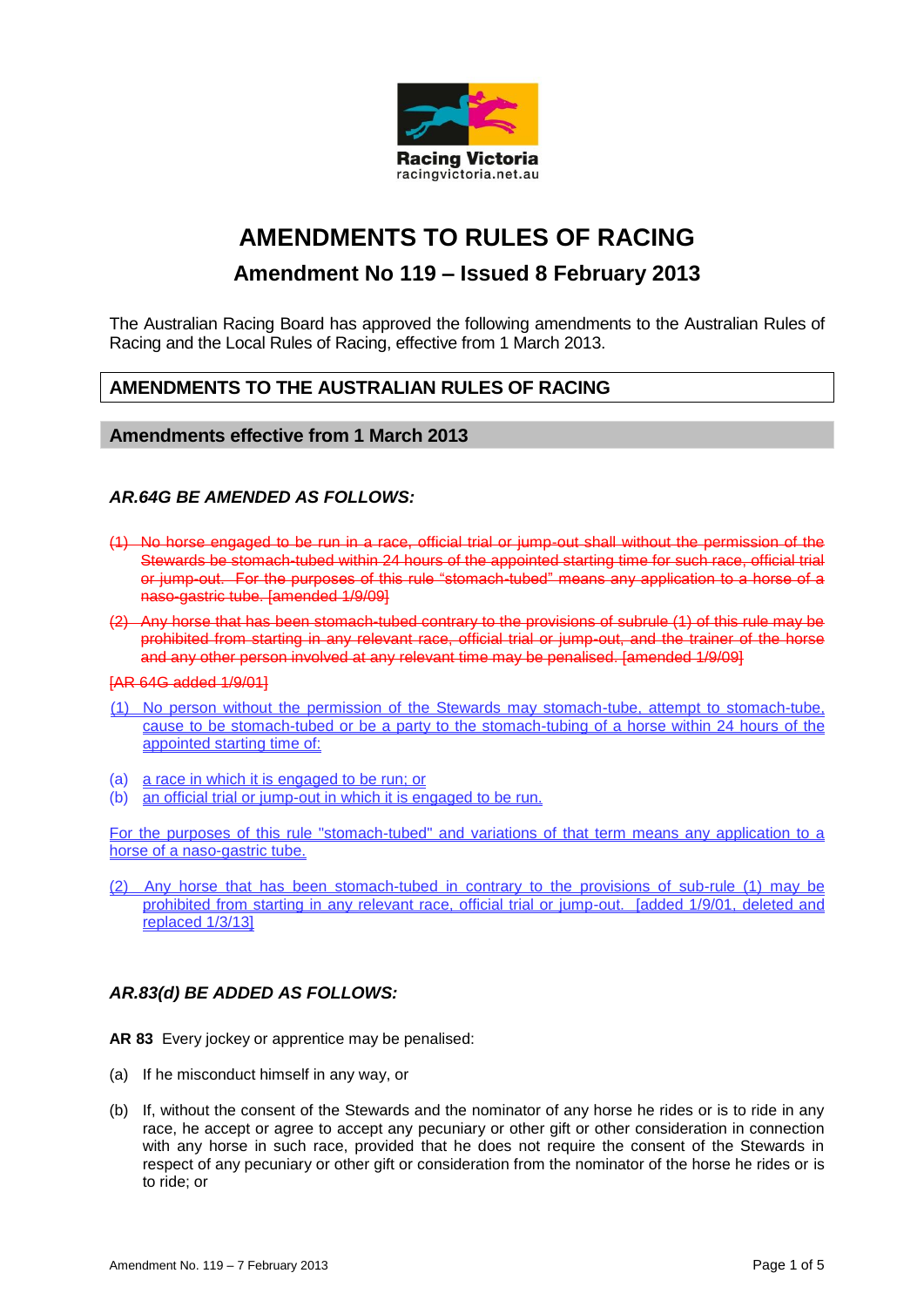- (c) If he bet, or facilitates the making of**,** or has any interest in a bet on any race or contingency relating to thoroughbred racing, or if he be present in the betting ring during any race meeting.
- (d) If he bet, or has any interest in a bet on any race, or contingency relating to thoroughbred racing involving a race in which he is riding. For the purposes of this rule, bet includes a lay bet (as defined in AR.175B(7)). [amended 1/8/01, 1/9/09, (d) added 1/3/13]

## *AR 135(d) BE ADDED AS FOLLOWS:*

- (a) Every horse shall be run on its merits.
- (b) The rider of every horse shall take all reasonable and permissible measures throughout the race to ensure that his horse is given full opportunity to win or to obtain the best possible place in the field.
- (c) Any person who in the opinion of the Stewards has breached, or was a party to breaching, any portion of this Rule may be penalised, and the horse concerned may be disqualified.
- (d) Any person who:
	- (i) in the opinion of the Stewards, has breached, or was a party to breaching, subrule  $135(a)$ ; and
	- (ii) has a lay bet or an interest in a lay bet on the subject horse and/or has a bet or an interest in a bet on another horse in the subject race,

must be penalised in accordance with AR.196(5). [amended 1/9/09, (d) added 1/3/13]

#### *AR 175(aa) BE ADDED AS FOLLOWS:*

- **AR 175** The Committee of any Club or the Stewards may penalise:
	- (a) Any person, who, in their opinion, has been guilty of any dishonest, corrupt, fraudulent, improper or dishonourable action or practice in connection with racing.
	- (aa) Any person, who in their opinion, engages in conduct that corrupts the outcome of a race or is intended to corrupt the outcome of a race. In this rule:
		- (i) conduct corrupts the outcome of a race if it:
			- (a) affects or, if engaged in, would be likely to affect the outcome of any race; and (b) is contrary to the standards of integrity that a reasonable person would expect of persons in a position to affect the outcome of a race.

(ii) conduct means an act or an omission to perform an act.

(iii) engage in conduct means: (a) do an act; or (b) omit to perform an act.

(iv) outcome is to include any result within the race and is not to be limited to winning or placing in the race. [added 1/3/13]

- (b) Any person who corruptly gives or offers any money, share in a bet, or other benefit to any person having official duties in relation to racing, or to any owner, nominator, trainer, rider, or person having charge of or access to a racehorse.
- (c) Any person having official duties in relation to racing, or a nominator, trainer, rider, or person having charge of or access to a racehorse, who corruptly accepts, or offers to accept, any money, share in a bet, or other benefit.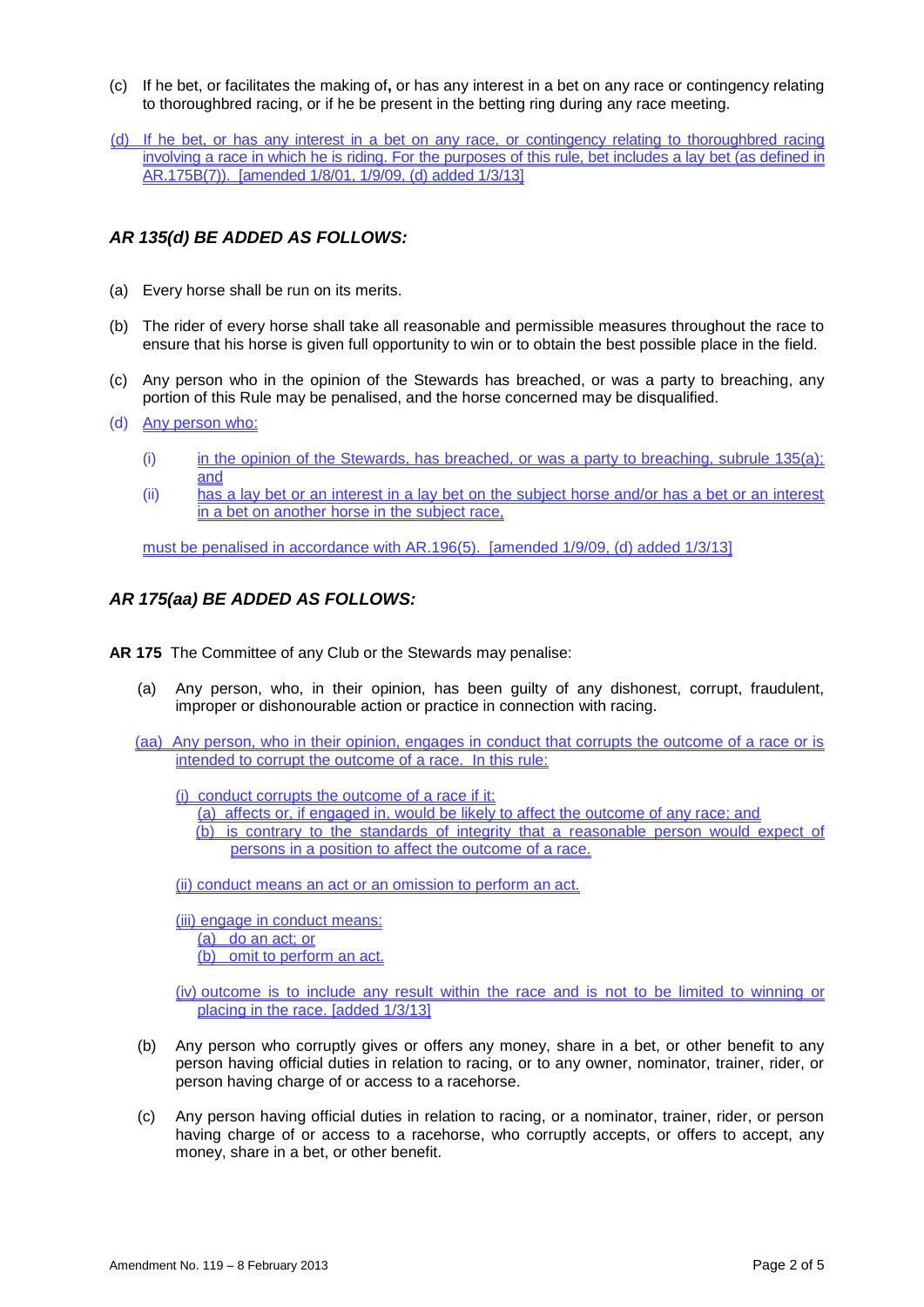## *AR 175(hh) BE AMENDED AS FOLLOWS:*

- (hh) Any person who uses, or has in his possession, any electric or electronic apparatus or any improper contrivance capable of affecting the performance of a horse in a race, official trial, jump-out or training gallop. For the purposes of this provision where an electric or electronic apparatus has been designed to deliver an electric shock it is deemed to be capable of affecting the performance of a horse in a race, official trial, jump-out or training gallop. [amended 1/9/09] (hh) Any person who:
	- (i) uses, or attempts to use, any electric or electronic apparatus or any improper contrivance capable of affecting the performance of a horse in a race, official trial, jump-out or training gallop; or
	- (ii) has in his possession, any electric or electronic apparatus or any improper contrivance capable of affecting the performance of a horse in a race, official trial, jump-out or training gallop.

For the purposes of this provision where an electric or electronic apparatus has been designed to deliver an electric shock it is deemed to be capable of affecting the performance of a horse in a race, official trial, jump-out or training gallop. [deleted and replaced 1/3/13]

## *AR 177B(6) BE ADDED AS FOLLOWS:*

- (4) The substances bufotenine, butorphanol, 3-(2-dimethylaminoethyl)-4-hydroxyindole, N,Ndimethyltryptamine, ketamine, methadone, morphine, pethidine and quinalbarbitone, and their metabolites, artifacts and isomers, are excepted from the provisions of this Rule, but would be specified as prohibited substances for the purposes of AR 175(h), AR 177, AR 177A, AR 178 and AR 178A. [deleted and replaced 1/11/2012]
- (5) If any substance or preparation that could give rise to an offence under this rule if administered to a horse at any time is found at any time at any premises used in relation to the training or racing of horses then any owner, trainer or person who owns, trains or races or is in charge of horses at those premises is deemed to have the substance or preparation in their possession and such person shall be guilty of an offence and liable to penalty. [added 1/06/2011, renumbered 1/11/2012]
- (6) Any person who, in the opinion of the Stewards, administers, attempts to administer, causes to be administered or is a party to the administration of, any prohibited substance specified in subrule (2) to a horse being trained by a licensed trainer must be penalised in accordance with AR.196(5). [added 1/3/13]

#### *AR 196(5) BE ADDED AS FOLLOWS:*

#### **AR 196**

- (1) Subject to subrule (2) of this Rule any person or body authorised by the Rules to penalise any person may, unless the contrary is provided, do so by disqualification, suspension, reprimand, or fine not exceeding \$75,000. Provided that a disqualification or suspension may be supplemented by a fine. [fine increased 1/8/99; sub-rule amended 1/12/05; deleted and replaced 1/8/09; amended 1/9/09]
- (2) In respect of a breach of AR 137A the Stewards may in addition to the penalty options conferred on them under subrule (1) of this Rule order the forfeiture of the rider's riding fee and/or forfeiture of all or part of the rider's percentage of prizemoney notwithstanding that the amount exceeds \$75,000. [sub-rule added 1/11/01; deleted and replaced 1/8/09]
- (3) Unless otherwise ordered by the person or body imposing the penalty, a penalty of disqualification or suspension imposed in pursuance of subrules (1) and (2) of this Rule shall be served cumulatively to any other penalty of suspension or disqualification. [sub-rule added 1/8/09]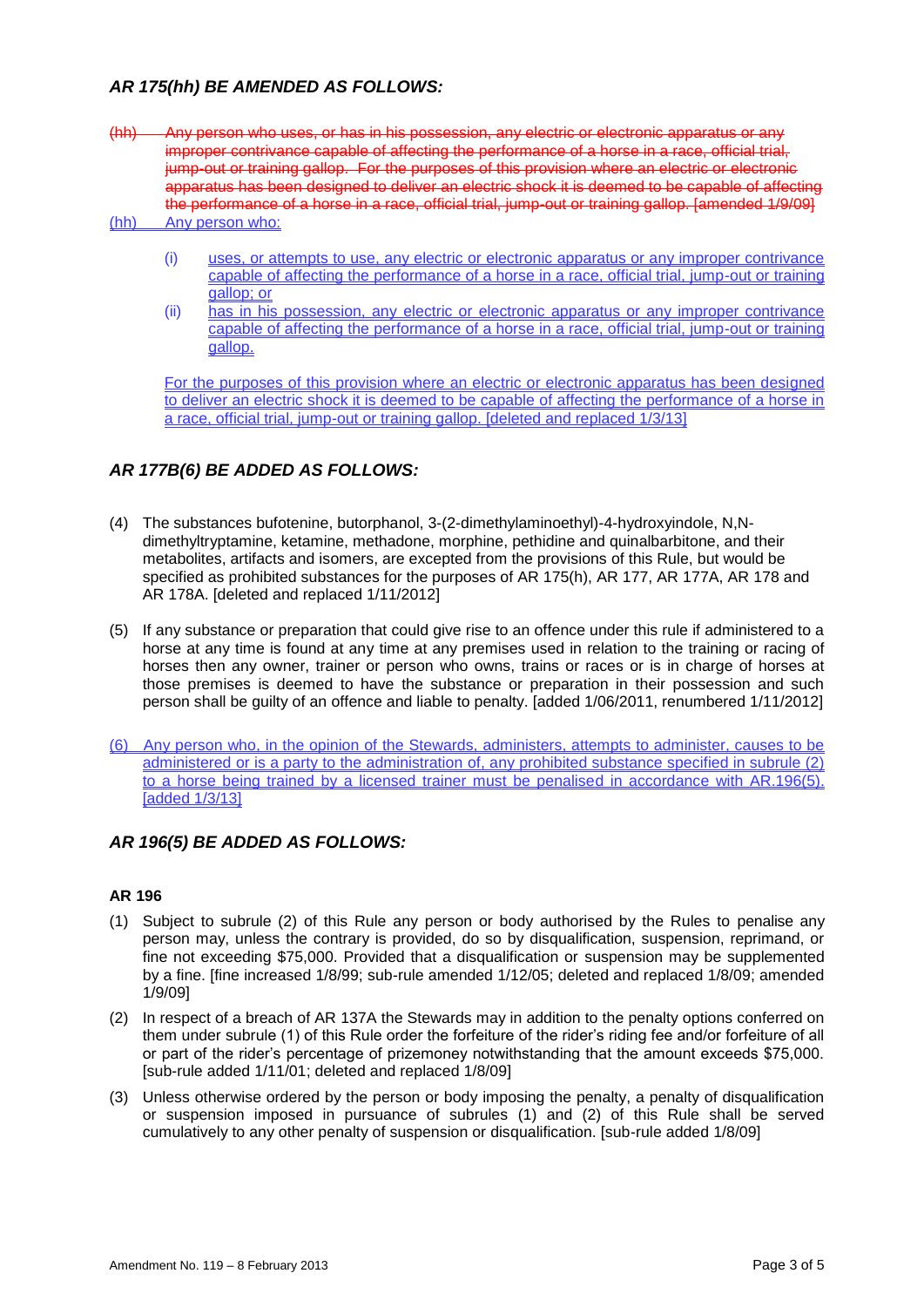- (4) Any person or body authorised by the Rules to penalise any person may in respect of any penalty in relation to the conduct of a person, other than a period of disqualification or a warning off, suspend the operation of that penalty either wholly or in part for a period not exceeding 12 months upon such terms and conditions as they see fit. [added 1/6/11]
- (5) Where a person is found guilty of a breach of any of the Rules listed below, a penalty of disqualification for a period of not less than the period specified for that Rule must be imposed unless there is a finding that a special circumstance exists whereupon the penalty may be reduced:
	- (i)  $AR.64G(1)(a) 12$  months
	- (ii)  $AR.83(d) 2 \text{ years}$
	- (iii)  $AR.84 2$  years
	- (iv)  $AR.135(d) 3 \text{ years}$
	- (v)  $AR.175(aa) 5 years$
	- (vi)  $AR.175(h)(i) 3$  years
	- (vii)  $AR.175(hh)(i) 2$  years
	- (viii)  $AR.177B(6) 2$  years
	- $(ix)$  AR.178E 6 months

For the purpose of this sub-rule, a special circumstance is as stipulated by each Principal Racing Authority under its respective Local Rules. [added 1/3/13]

## *LR 73A BE ADDED AS FOLLOWS:*

#### **LR 73A - Special circumstances relevant to the imposition of penalties under AR 196(5)**

For the purpose of these Rules and the imposition of a penalty under AR 196(5), a special circumstance may be found if:

- (a) the person has assisted the Stewards and/or Racing Victoria or has given an undertaking to assist, after the imposition of a penalty on that person, the Stewards and/or Racing Victoria in the investigation or prosecution of a breach of the Rules;
- (b) the person has pleaded quilty at an early stage;
- (c) the person proves on the balance of probabilities that at the time of the commission of the offence, he or she:

i.had impaired mental functioning; or ii.was under duress;

that is causally linked to the breach of the Rule and substantially reduces his or her culpability; or

(d) in the interests of justice, the circumstances may be deemed or considered to be special. [added 1/3/13]

#### *AR 1 LOCAL RULE DEFINITION AMENDED AS FOLLOWS:*

**"Serious Offence"** means an offence under, or breach of, one of the following rules:

- (a) AR 64G(1);
- (b) AR 83(c)  $\frac{and (d)}{]}$
- $\overline{AR 84}$ ;
- (d) AR 89;
- (e) AR 135(a),  $\frac{and}{b}$ ,  $\frac{and}{d}$ ;
- (f) AR  $175(aa)$ , (a), (b), (c), (f), (g), (gg), (h), (hh), (l), (n), (o), (q), (x) and (y);
- (g) AR 175A;
- (h) AR 175B;
- (i) AR 175C;
- (j) AR 177;